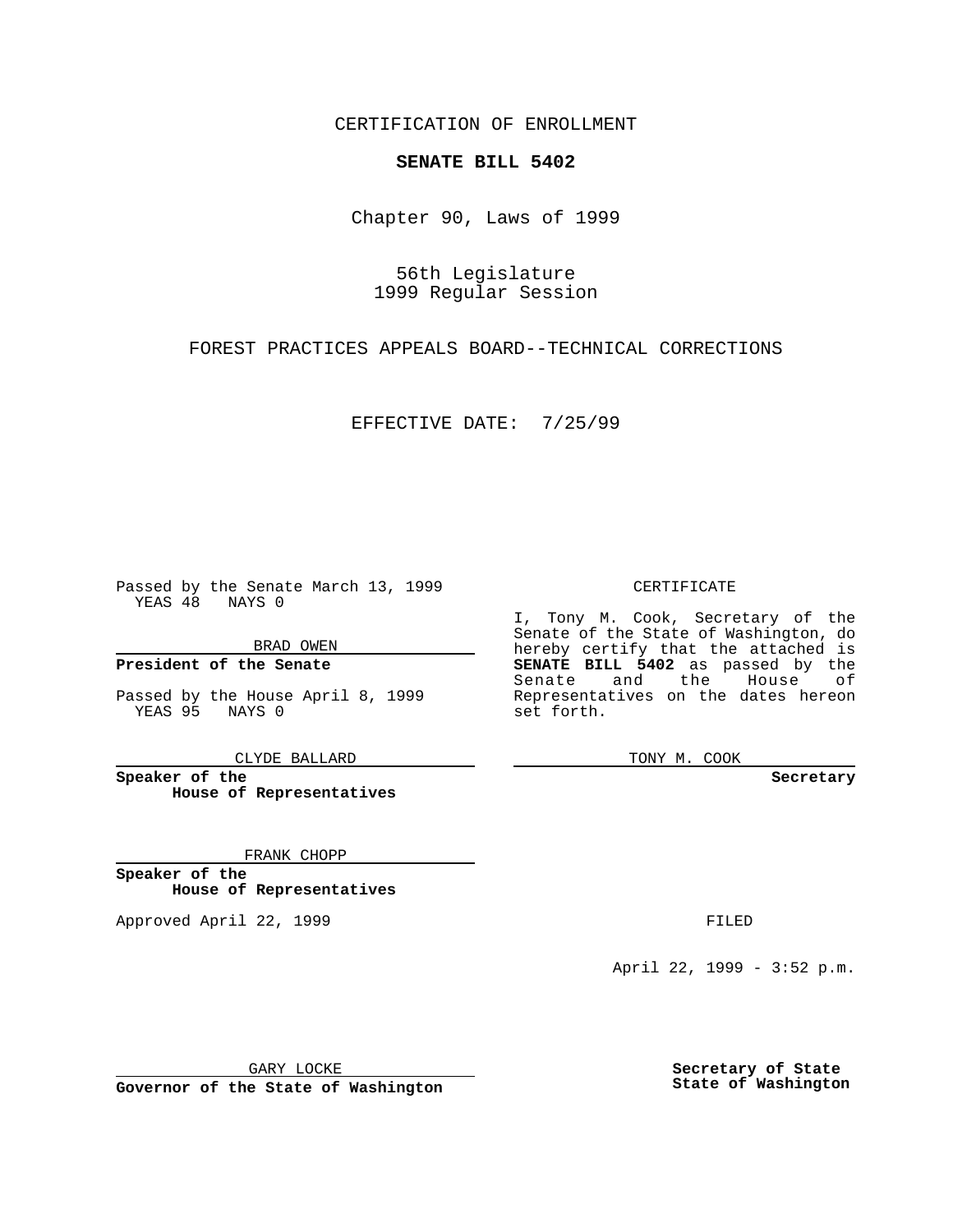## **SENATE BILL 5402** \_\_\_\_\_\_\_\_\_\_\_\_\_\_\_\_\_\_\_\_\_\_\_\_\_\_\_\_\_\_\_\_\_\_\_\_\_\_\_\_\_\_\_\_\_\_\_

\_\_\_\_\_\_\_\_\_\_\_\_\_\_\_\_\_\_\_\_\_\_\_\_\_\_\_\_\_\_\_\_\_\_\_\_\_\_\_\_\_\_\_\_\_\_\_

Passed Legislature - 1999 Regular Session

**State of Washington 56th Legislature 1999 Regular Session**

**By** Senator Haugen

Read first time 01/21/1999. Referred to Committee on Natural Resources, Parks & Recreation.

 AN ACT Relating to the forest practices appeals board; and reenacting RCW 76.09.220.

BE IT ENACTED BY THE LEGISLATURE OF THE STATE OF WASHINGTON:

 **Sec. 1.** RCW 76.09.220 and 1997 c 423 s 2 and 1997 c 290 s 5 are each reenacted to read as follows:

 (1) The appeals board shall operate on either a part-time or a full-time basis, as determined by the governor. If it is determined that the appeals board shall operate on a full-time basis, each member shall receive an annual salary to be determined by the governor. If it is determined that the appeals board shall operate on a part-time basis, each member shall be compensated in accordance with RCW 43.03.250. The director of the environmental hearings office shall make the determination, required under RCW 43.03.250, as to what statutorily prescribed duties, in addition to attendance at a hearing or meeting of the board, shall merit compensation. This compensation shall not exceed ten thousand dollars in a fiscal year. Each member shall receive reimbursement for travel expenses incurred in the discharge of his duties in accordance with the provisions of RCW 43.03.050 and 43.03.060.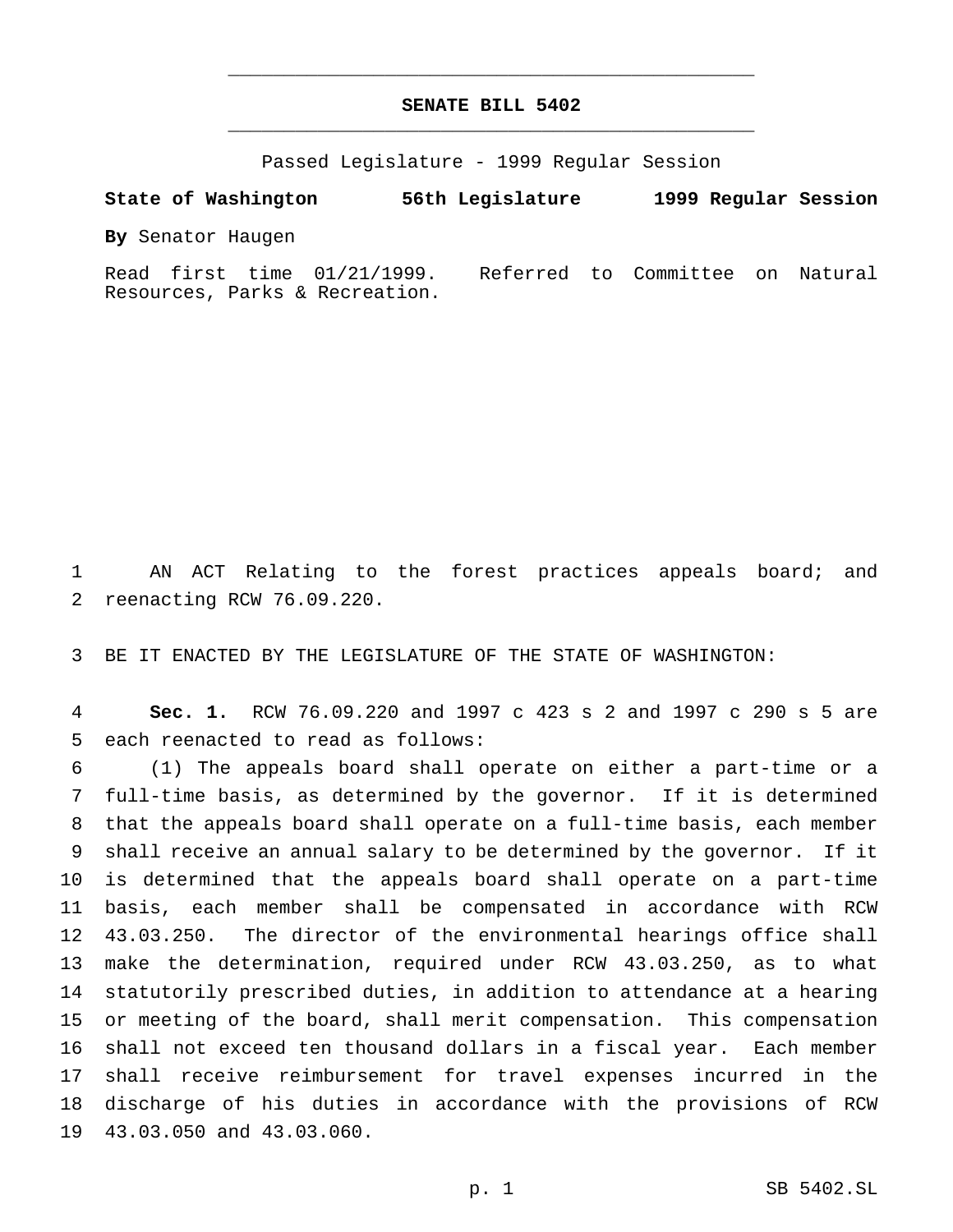(2) The appeals board shall as soon as practicable after the initial appointment of the members thereof, meet and elect from among its members a chair, and shall at least biennially thereafter meet and elect or reelect a chair.

 (3) The principal office of the appeals board shall be at the state capital, but it may sit or hold hearings at any other place in the state. A majority of the appeals board shall constitute a quorum for making orders or decisions, promulgating rules and regulations necessary for the conduct of its powers and duties, or transacting other official business, and may act though one position on the board be vacant. One or more members may hold hearings and take testimony to be reported for action by the board when authorized by rule or order of the board. The appeals board shall perform all the powers and duties granted to it in this chapter or as otherwise provided by law.

 (4) The appeals board shall make findings of fact and prepare a written decision in each case decided by it, and such findings and decision shall be effective upon being signed by two or more members and upon being filed at the appeals board's principal office, and shall be open to public inspection at all reasonable times.

 (5) The appeals board shall either publish at its expense or make arrangements with a publishing firm for the publication of those of its findings and decisions which are of general public interest, in such form as to assure reasonable distribution thereof.

 (6) The appeals board shall maintain at its principal office a journal which shall contain all official actions of the appeals board, with the exception of findings and decisions, together with the vote of each member on such actions. The journal shall be available for public inspection at the principal office of the appeals board at all reasonable times.

 (7) The forest practices appeals board shall have exclusive jurisdiction to hear appeals arising from an action or determination by the department, and the department of fish and wildlife, and the department of ecology with respect to management plans provided for under RCW 76.09.350.

 (8)(a) Any person aggrieved by the approval or disapproval of an application to conduct a forest practice or the approval or disapproval of any landscape plan or permit may seek review from the appeals board by filing a request for the same within thirty days of the approval or disapproval. Concurrently with the filing of any request for review